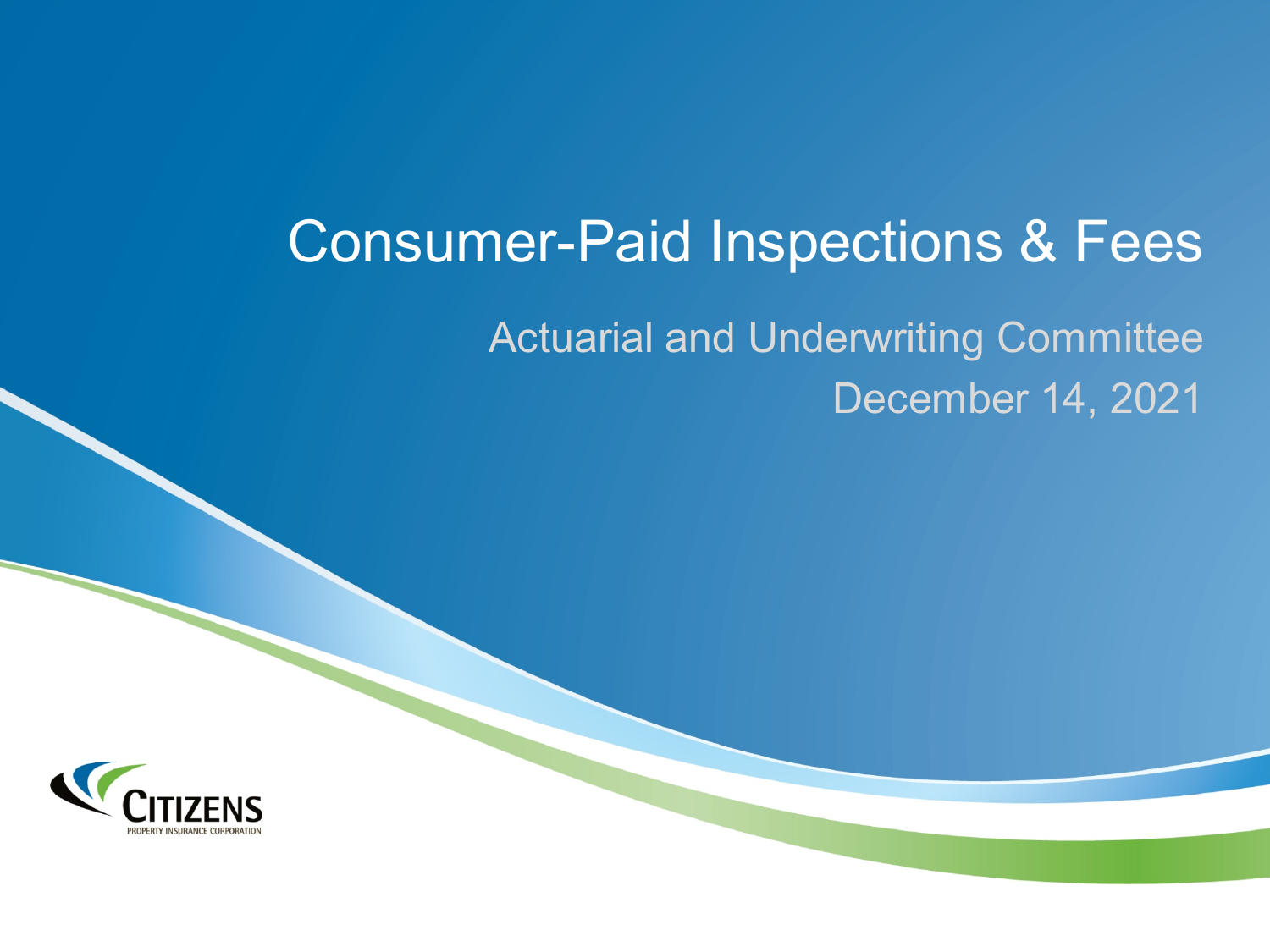

Our Underwriting Manual and Application includes wording (filed and approved by the OIR) supporting Citizens' right to inspect:

- Underwriting Manual:
	- *Rule 210. Inspections: An inspection requiring interior and exterior access may be conducted on any property insured by Citizens. Inspection information can verify wind-resistive features, risk characteristics, and/or general eligibility for coverage.*
- Application:
	- *Citizens Property Insurance Corporation (Citizens) may conduct an inspection of your property as part of the underwriting process. The purpose of the inspection will be to verify eligibility and validate certain building characteristics, including construction, replacement value, occupancy and wind-resistive features.*

Any adjustment to inspection criteria (i.e., who pays for the inspection, fees to be charged, additional required inspections) would need to be filed and approved by the OIR.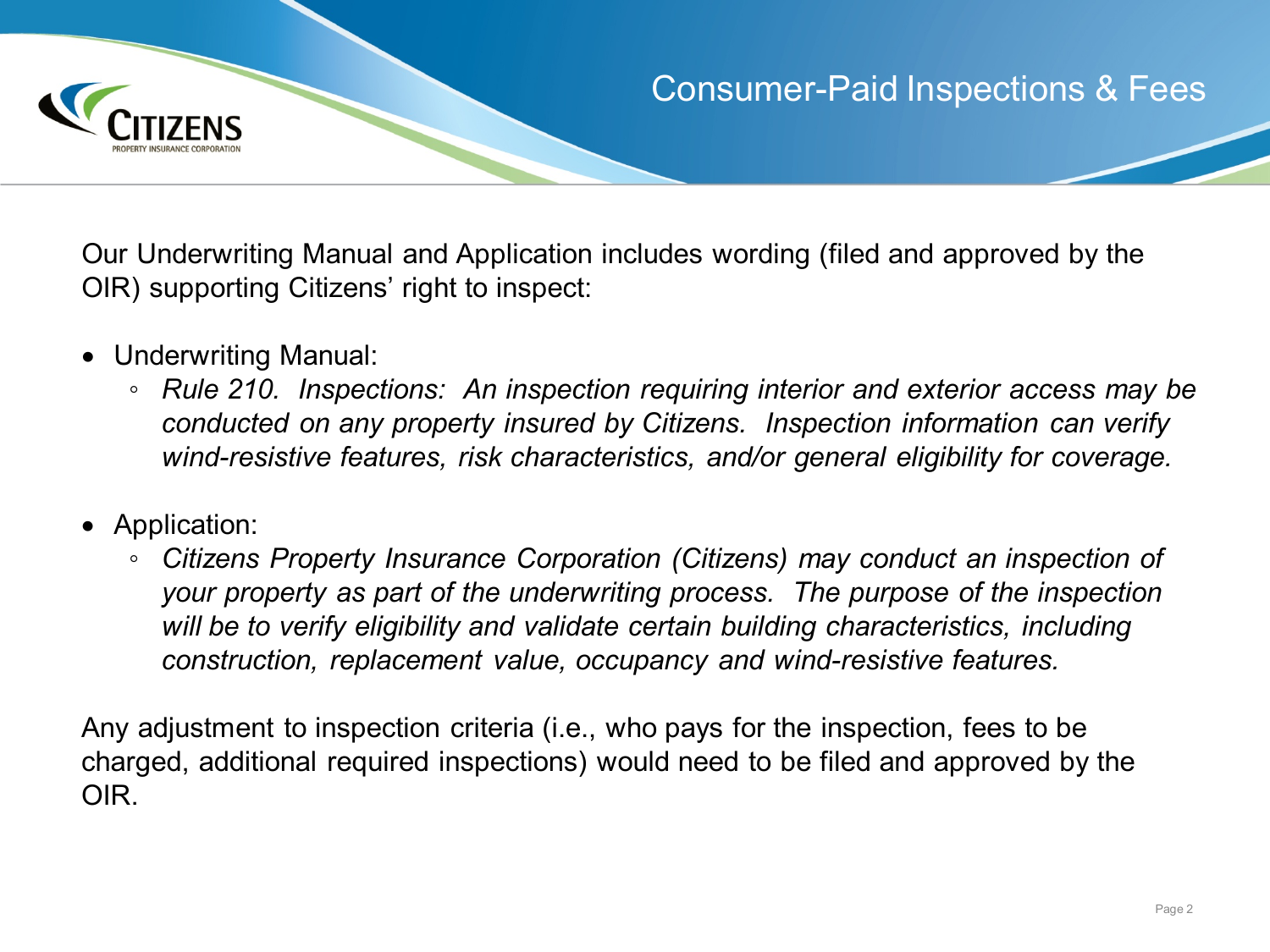

Citizens' holistic inspection approach is consistent with the private market:

- New Business
	- Most carriers require 4-Point Inspections on older homes for eligibility
	- Many order full interior/exterior or exterior only inspections on all new business submissions regardless of age of home
- Renewal Business
	- Inspect every 3-5 years
	- Inspect homes becoming 30 years old
	- Re-inspect after a loss
- Note: With the exception of eligibility requirements, most inspections are companypaid with no inspection fee required from the customer.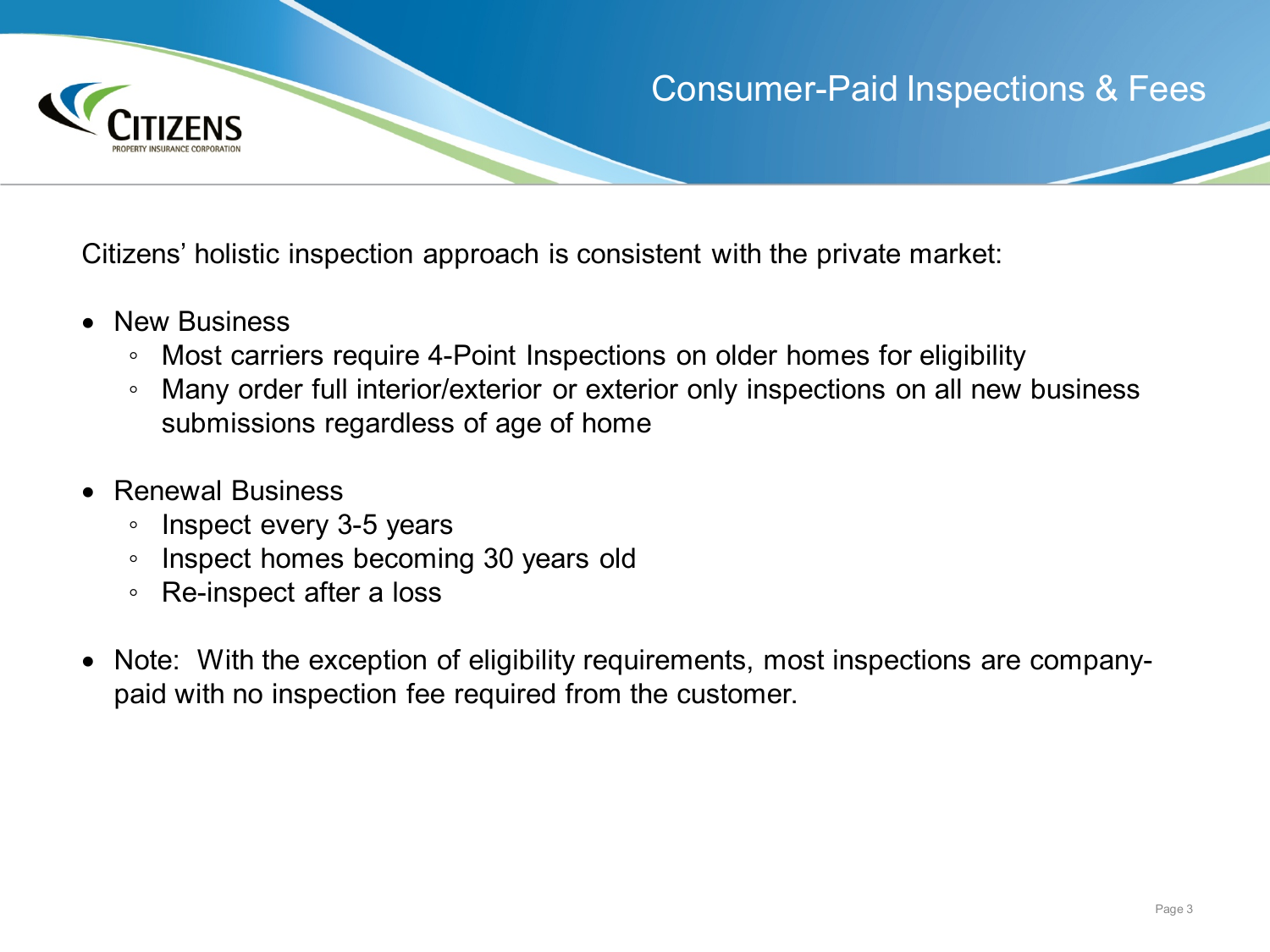

Inspection information from PIPSO (Property Insurance Plans Services Office, Inc.) for other residual property insurers:

| <b>State</b>          | <b>Earned</b>                   | <b>New Business</b>                                                                                                                                                                                                                                                                                               | <b>Renewal</b>                                                                                                                                                                                                                                 |
|-----------------------|---------------------------------|-------------------------------------------------------------------------------------------------------------------------------------------------------------------------------------------------------------------------------------------------------------------------------------------------------------------|------------------------------------------------------------------------------------------------------------------------------------------------------------------------------------------------------------------------------------------------|
| California            | Premium (2020)<br>\$182,460,000 | $\cdot$ 25+ Years – All<br>Less than 25 years - 1 out of every 10<br>$\bullet$<br>$ACV - 1$ out of every 10<br>$\bullet$<br>Dwelling - Owner occupied 2-4 Unit - All<br>Dwelling - Tenant occupied<br>$\circ$ Less than 35 years old – exterior only<br>$\circ$ 35+ years - Full<br>Commercial - All<br>$\bullet$ | Dwelling owner occupied - No set criteria<br>$\bullet$<br>Dwelling tenant occupied - No set criteria<br>Commercial - Every 4 years<br>$\bullet$                                                                                                |
| <b>Florida</b>        | \$761,576,000                   | For 2022, ~13% of new business will be<br>$\bullet$<br>inspected based on:<br>Age of structure<br>$\bullet$<br>Prior loss experience<br>Policy Type<br>٠<br>Roof age<br>Coverage A amount                                                                                                                         | For 2022, ~7% of existing business will be<br>$\bullet$<br>inspected based on:<br>Age of structure<br>$\bullet$<br>Prior loss experience<br>Policy Type<br>$\bullet$<br>Roof age<br>Coverage A amount<br>• Insolvent or consent order policies |
| Louisiana             | \$36,166,000                    | All new business is inspected<br>$\bullet$                                                                                                                                                                                                                                                                        | Inspect a % of existing business based on set<br>$\bullet$<br>criteria. Approximately 3,500 total/year                                                                                                                                         |
| <b>Massachusetts</b>  | \$237,981,000                   | • All HO, Dwelling & Commercial                                                                                                                                                                                                                                                                                   | All every 3-5 years<br>$\bullet$                                                                                                                                                                                                               |
| <b>North Carolina</b> | \$95,888,000                    | • An inspection may be ordered - No set criteria                                                                                                                                                                                                                                                                  | May reinspect per request from the insured or<br>$\bullet$<br>after a claim - No set criteria                                                                                                                                                  |
| <b>Texas</b>          | \$53,093,000                    | • 13+ Years - Exterior only<br>14-29 Years – Virtual<br>$\bullet$<br>30+ Years - Full physical                                                                                                                                                                                                                    | • As needed basis, generally 5-10 years                                                                                                                                                                                                        |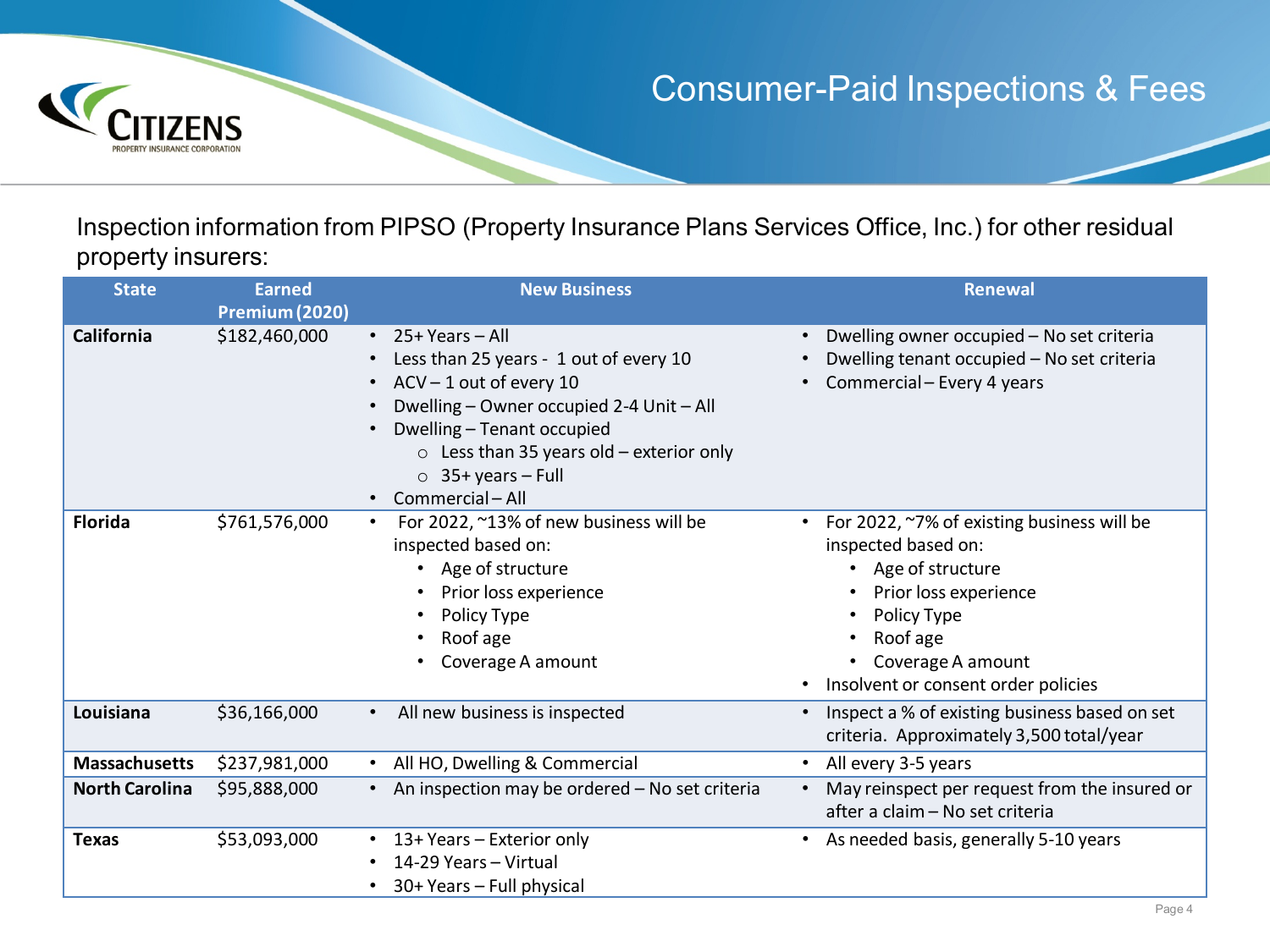

Inspection costs currently paid for by Citizens:

#### • **Interior/Exterior Inspection**

A full property inspection that reports on the overall condition of both the interior and exterior of the home. This includes an evaluation of the condition, identification of any hazards present, and verification of repairs or upgrades required or completed. Approximately \$80 to \$90 per inspection.

#### • **Exterior-Only Inspection**

A physical inspection documenting the general condition of the exterior of the property and any appurtenant structures. This inspection identifies any property and/or liability hazards or maintenance issues present and includes photographs. Approximately \$20 - \$40 per inspection.

#### • **Mobile Home Inspection**

Physical inspection that identifies the general condition of the mobile/manufactured home, including any hazards or maintenance issues observed. In addition, it identifies the method and materials used to secure it to the ground using anchors and tie-downs to resist wind overturning and sliding, in accordance with Florida Statutes. Approximately \$30 - \$40 per inspection.

#### • **Roof Inspection**

A physical inspection that documents the condition of the roof. The inspection includes photographs, identifies roof covering material, roof age in years, remaining useful life in years, date of last roofing permit, date and detail of last update, overall condition, visible signs of damage or deterioration, and visible signs of leaks. Approximately \$40 - \$60 per inspection.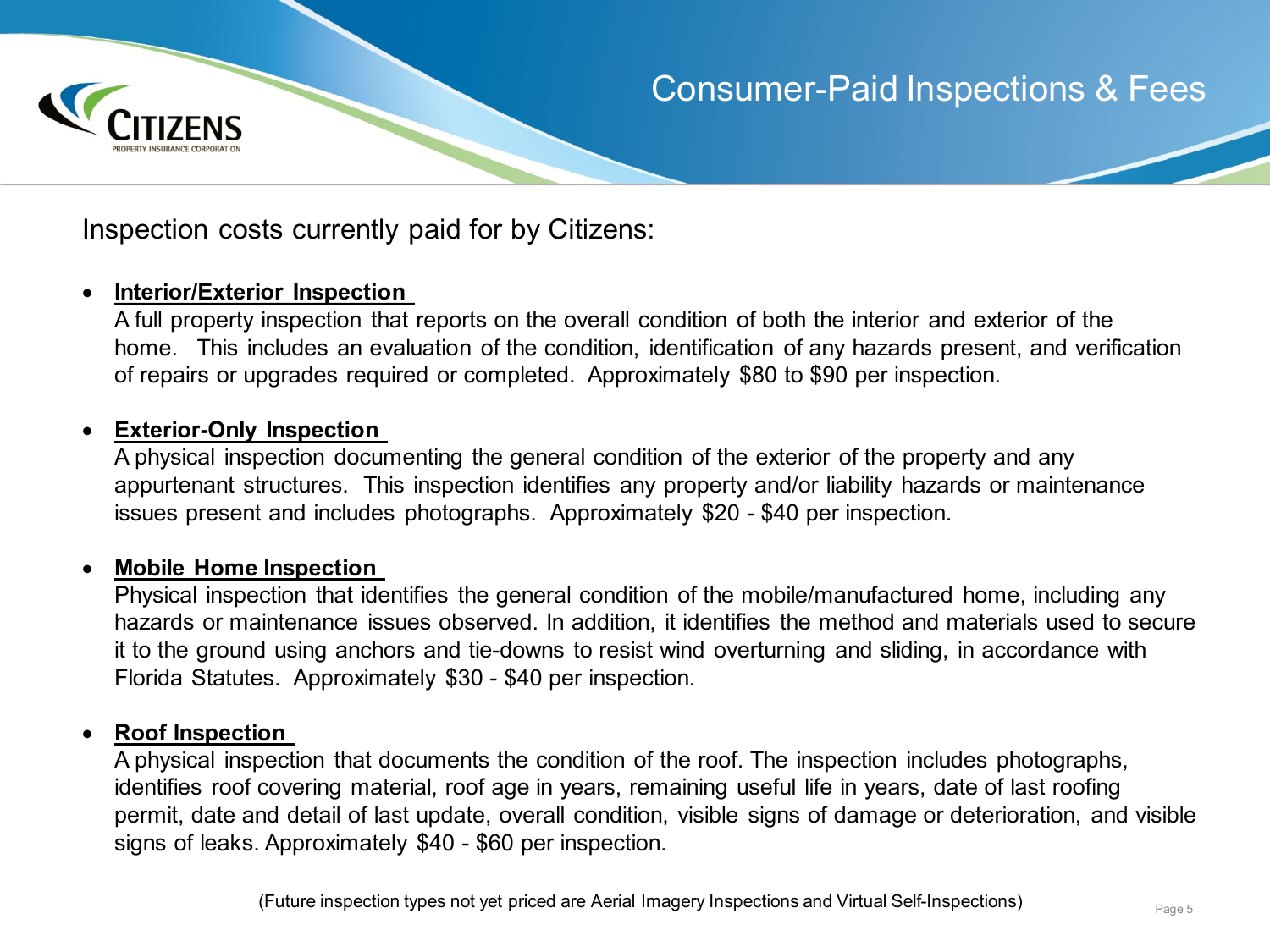

- Inspection costs currently paid for by customers:
	- **4-Point Inspection** typically costs between \$75 and \$125 and accompany 60% of all new PL submissions. Currently required on all risks over 30 years old, however, will be required on all risks over 20 years old starting in February 2022.
	- **Roof Certification Inspection** typically costs between \$75 and \$125 and accompany 62% of all new PL submissions
	- **Wind Mitigation Inspection** typically costs between \$75 and \$125 and accompany 9% of all new PL submissions
	- **Sinkhole Inspection** typically costs \$200 for a single dwelling and is usually split evenly between the insured (\$100) and Citizens (\$100)
- Expected costs for additional inspection types if required to be paid for by customers:
	- **Interior/Exterior Inspection** typically costs between \$250 and \$500
	- **Exterior-Only Inspection** typically costs between \$50 and \$100
	- **Mobile Home Inspection** typically costs between \$50 and \$100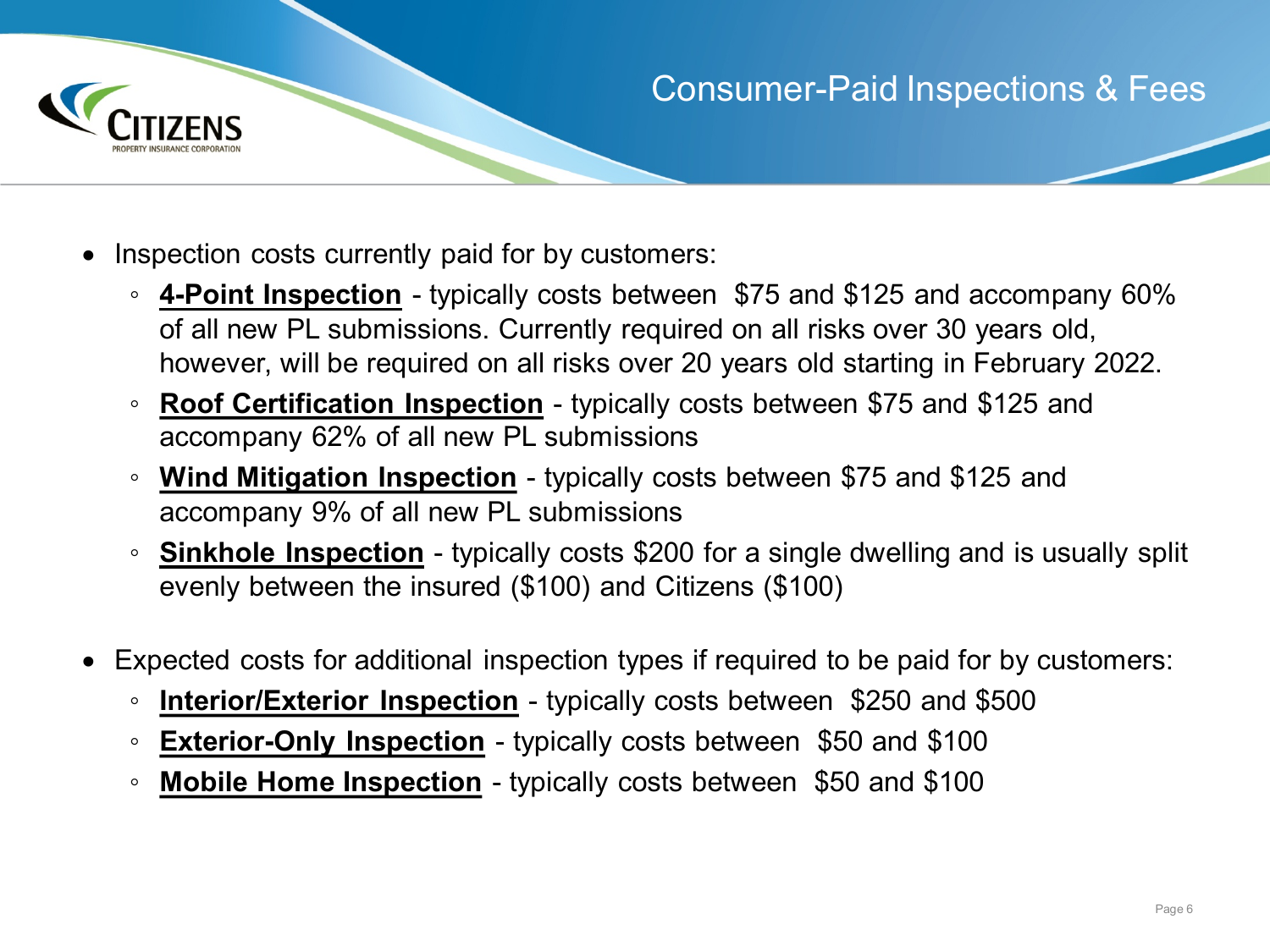

#### Total Inspection Costs by Scenario:

| <b>Currently: Consumer-Paid Inspections</b>                                   | Total Cost  |
|-------------------------------------------------------------------------------|-------------|
| Typical Combined Costs for New Business (4point + WLM + Sinkhole)             | \$250-\$350 |
| Typical Costs for Renewal Business (No costs unless roof inspection required) | $$0-$125$   |

| <b>Future Option: 100% Consumer-Paid Inspections</b>                         | Total Cost  |
|------------------------------------------------------------------------------|-------------|
| Typical Combined Costs for New Business (Interior/Exterior + WLM + Sinkhole) | \$525-\$825 |
| Typical Costs for Renewal Business (Interior/Exterior)                       | \$250-\$500 |

| <b>Future Option: Cost-Sharing Inspections</b>                               | Total Cost  |
|------------------------------------------------------------------------------|-------------|
| Typical Combined Costs for New Business (Interior/Exterior + WLM + Sinkhole) | \$263-\$413 |
| Typical Costs for Renewal Business (Interior/Exterior)                       | \$125-\$250 |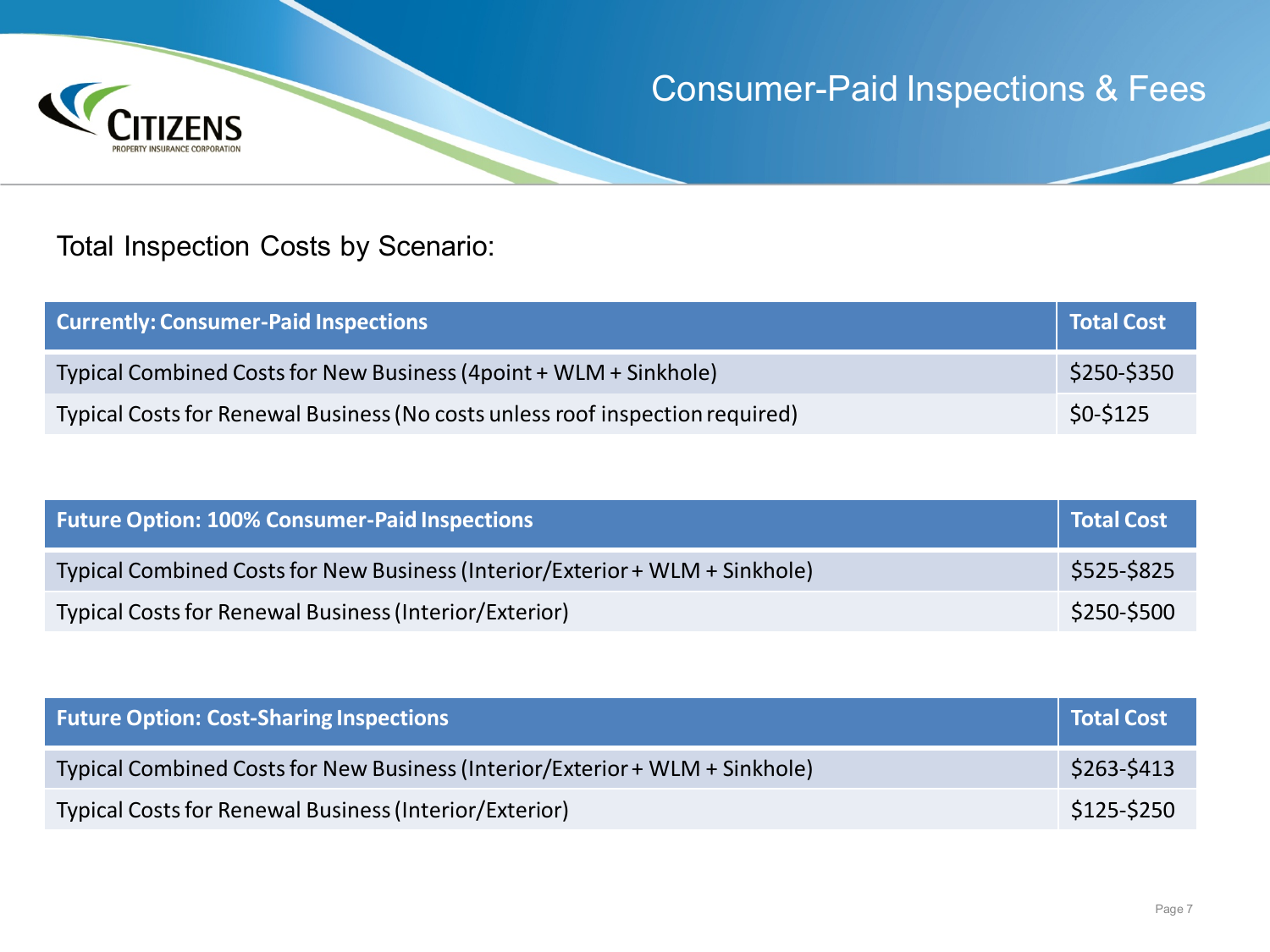

#### Currently: Citizens-Paid Inspections

| <b>Citizens-Paid</b>                                                                                                                                                                                  | <b>Pros</b>                                                                                                                                                                                                                                                                                                                                                                                                                                                                                                                                                                                                                                                                                                                                                                                                                                                                  | <b>Cons</b>                                                                                                                                                                                                                                                                                                                                                                 |
|-------------------------------------------------------------------------------------------------------------------------------------------------------------------------------------------------------|------------------------------------------------------------------------------------------------------------------------------------------------------------------------------------------------------------------------------------------------------------------------------------------------------------------------------------------------------------------------------------------------------------------------------------------------------------------------------------------------------------------------------------------------------------------------------------------------------------------------------------------------------------------------------------------------------------------------------------------------------------------------------------------------------------------------------------------------------------------------------|-----------------------------------------------------------------------------------------------------------------------------------------------------------------------------------------------------------------------------------------------------------------------------------------------------------------------------------------------------------------------------|
| <b>Citizens continues to</b><br>pay for specific<br>inspections on both<br>new and existing<br>business to confirm<br>continued eligibility<br>and adequate data<br>characteristics of the<br>policy. | • Serves as source for validating insurability<br>and premium accuracy, improving loss ratio.<br>• Provides recent inspection to assist in fairly<br>settling future losses (existing damage,<br>proof of repairs).<br>• Potentially provides evidence for litigation &<br>potentially positively impact litigation.<br>• Drives exposure reduction.<br>• Customer can use the inspection to access<br>private markets.<br>Citizens chooses the inspection firm,<br>$\bullet$<br>offering more control on inspection format<br>and quality.<br>Working with limited inspection vendors<br>allows for:<br>• Auto ordering – expense reduction<br>Modeling - focused inspections<br>• Automated underwriting<br>Consistent with other state residual<br>property insurance carriers.<br>Allows for more flexible inspection<br>program, allowing for adjustments as<br>needed. | Insured could challenge lack of control in<br>$\bullet$<br>choosing inspection firm.<br>Cost associated with inspection program.<br>$\bullet$<br>Insured concern with Citizens paying for<br>an inspection after they recently paid for a<br>required inspection at new business (4-Point).<br>Customer perception of Citizens ordering<br>inspections to increase premium. |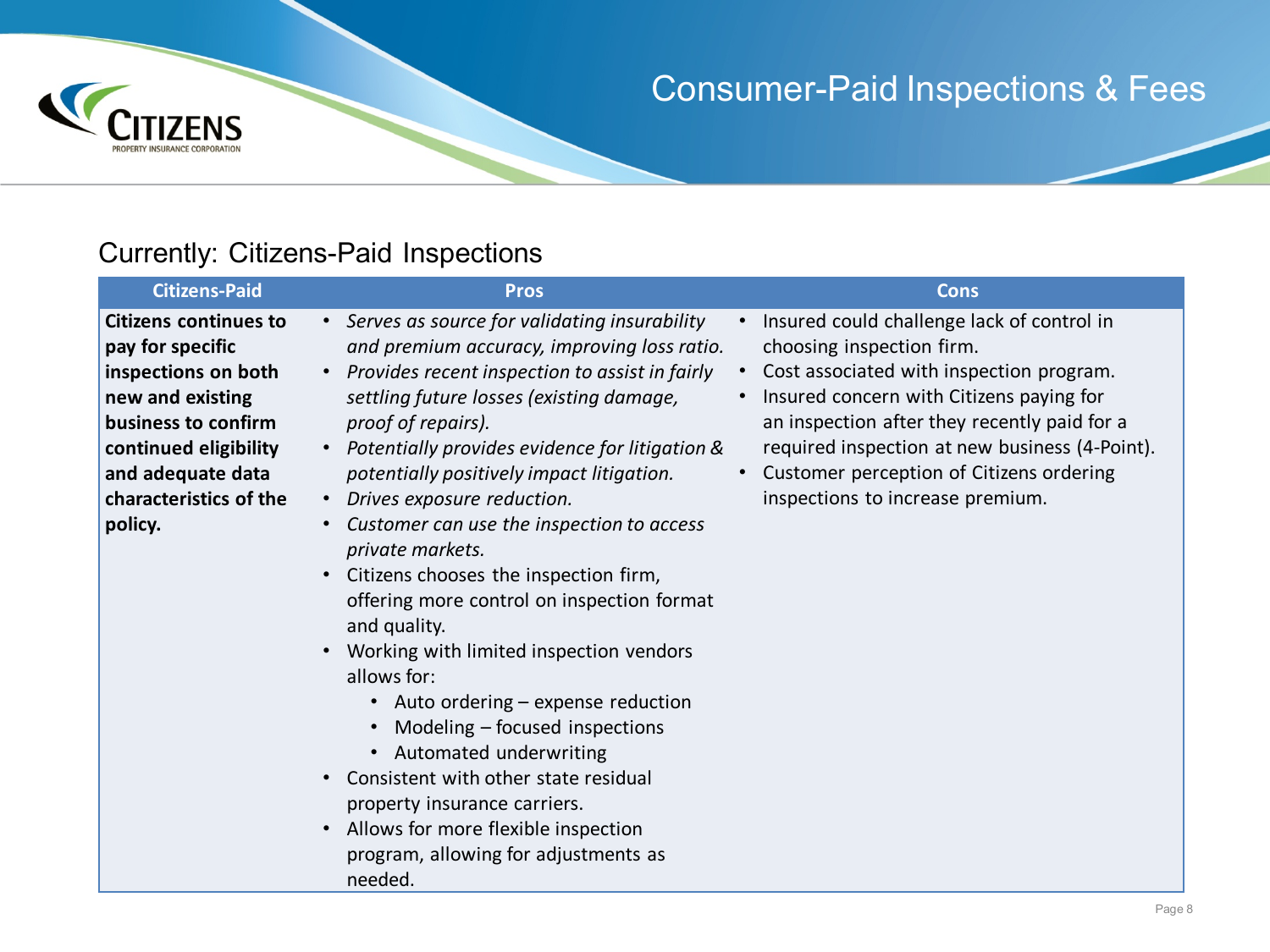

#### Future Option: 100% Consumer-Paid Inspections

| 100% Consumer-Paid                                                                                                                                                                                                  | <b>Pros</b>                                                                                                                                                                                                                                                                                                                                                                                                                                                                                                                                                                                             | Cons                                                                                                                                                                                                                                                                                                                                                                                                                                                                                                                                                                                                                                                                                                                                                                                                                                                                                                                                                                         |
|---------------------------------------------------------------------------------------------------------------------------------------------------------------------------------------------------------------------|---------------------------------------------------------------------------------------------------------------------------------------------------------------------------------------------------------------------------------------------------------------------------------------------------------------------------------------------------------------------------------------------------------------------------------------------------------------------------------------------------------------------------------------------------------------------------------------------------------|------------------------------------------------------------------------------------------------------------------------------------------------------------------------------------------------------------------------------------------------------------------------------------------------------------------------------------------------------------------------------------------------------------------------------------------------------------------------------------------------------------------------------------------------------------------------------------------------------------------------------------------------------------------------------------------------------------------------------------------------------------------------------------------------------------------------------------------------------------------------------------------------------------------------------------------------------------------------------|
| Insured pays for<br>inspections to<br>accompany all new<br>submissions for<br>consideration and at<br>each renewal to<br>confirm continued<br>eligibility and<br>adequate data<br>characteristics of the<br>policy. | • Serves as source for validating<br>insurability and premium accuracy,<br>improving loss ratio.<br>Provides recent inspection to assist in<br>fairly settling future losses (existing<br>damage, proof of repairs).<br>Provides evidence for litigation &<br>$\bullet$<br>potentially positively impact litigation.<br>Drives exposure reduction.<br>$\bullet$<br>Customer can use the inspection to<br>$\bullet$<br>access private markets.<br>The cost of the inspection could act as a<br>$\bullet$<br>deterrent for insureds, with homes 1-20<br>years of age, who can find coverage<br>elsewhere. | • Potential Staffing Impact (AUW).<br>Could be viewed as overly burdensome to Citizens'<br>insureds.<br>Insured could choose inspection firm offering less<br>control on inspection format and quality which will<br>also impact automation.<br>Unlimited number of inspection firms and formats,<br>$\bullet$<br>pose challenges for Citizens being able to<br>automate receipt of inspections for reduced cost<br>and efficiency gains.<br>• It may take 12+ months to increase inspection<br>company-capacity to inspect 100% of risks.<br>Introducing an inspection model which is different<br>$\bullet$<br>than the model both private and residual carriers<br>uphold today could lead to customer<br>dissatisfaction, confusion and escalated concerns.<br>Operational flexibility & staffing needs to monitor<br>market capacity, facilitate exceptions, & provide<br>resolutions for customers when there is inspector<br>unavailability to meet increased demand. |